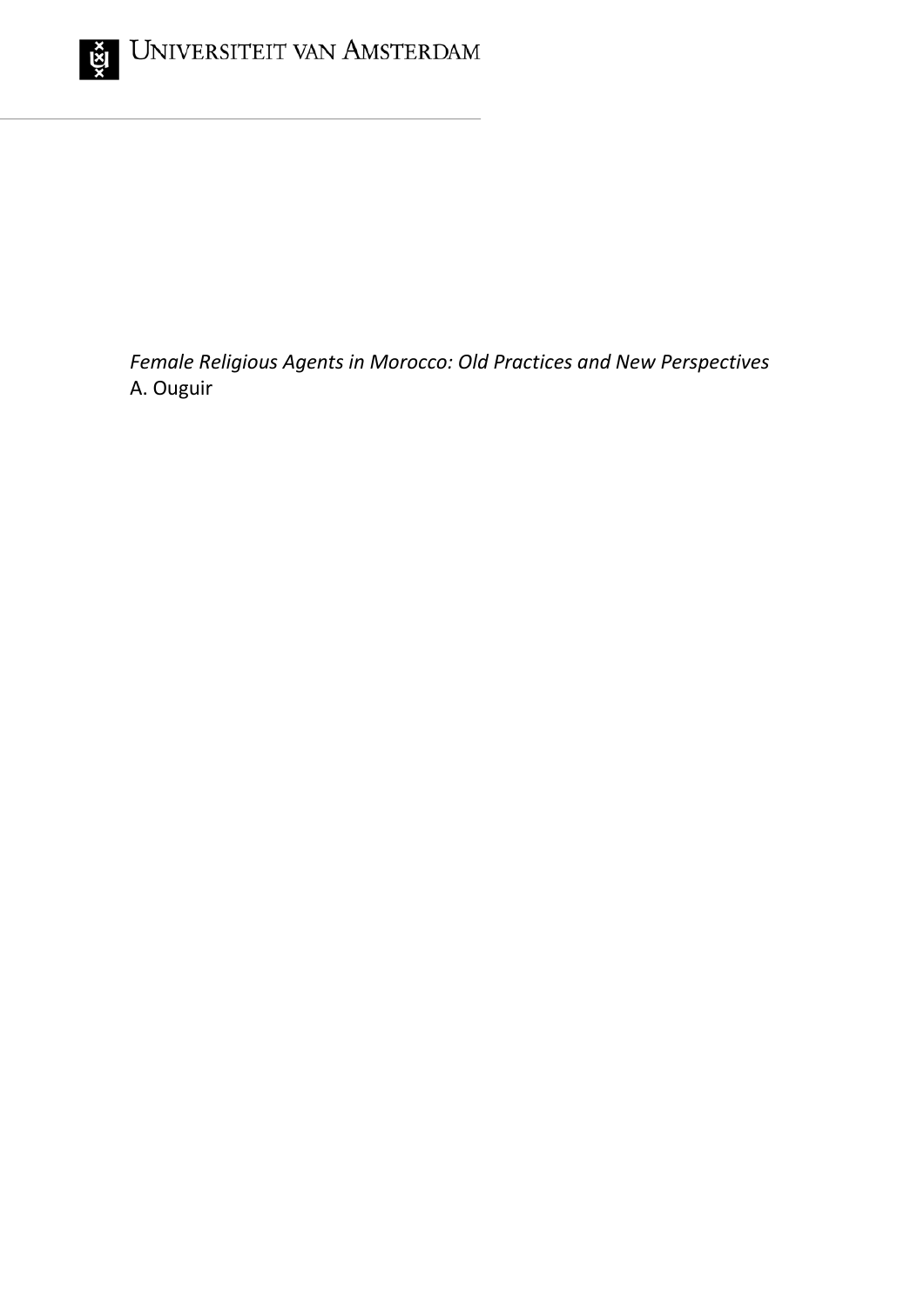## Summary

The results of my research challenge the conventional image of passive Moroccan Muslim women and the depiction of women as victims of patriarchal religious ideologies. Instead, my thesis draws an alternative discourse that presents women, whether in the past or in the present, as religious agents, who are actively engaged in creating, re-defining, re-interpreting and transforming their religious roles both in the private and the public sphere.

Cupolas and shrines of female saints still stand throughout the Maghreb, especially Morocco. Little is known about these female saints. Practically the only sources on them are hagiographies and oral stories. From these sources, my thesis discusses these women's construction of sainthood through inventorying the self-techniques they used in this context. My research thus approaches them as agents, analyzing the way they actively sought sainthood, and questioning whether they transgressed the social limits that were imposed on them. It does so in the context of current discourses on Moroccan women and feminism, specifically by researching how the narratives of these female saints are received by Moroccan women today, especially by their venerators, by women preachers and their attendants, and by activists of Islamic women's organizations. My thesis questions whether there is a continuity in Moroccan female spiritual agency throughout history, that can inspire Muslim women today, and others, in defying the negative images of them sketched above.

Chapter One gives a first indication of my hagiographic sources, and describes my fieldwork throughout several regions in Morocco. It discusses the scholarly research on Moroccan female saints thus far, and indicates the researches on which I build. Some important concepts of the thesis are discussed, one of them being Sufism's main characteristics, especially in its popular version. The concept of *baraka* is also discussed and defined. Thirdly, my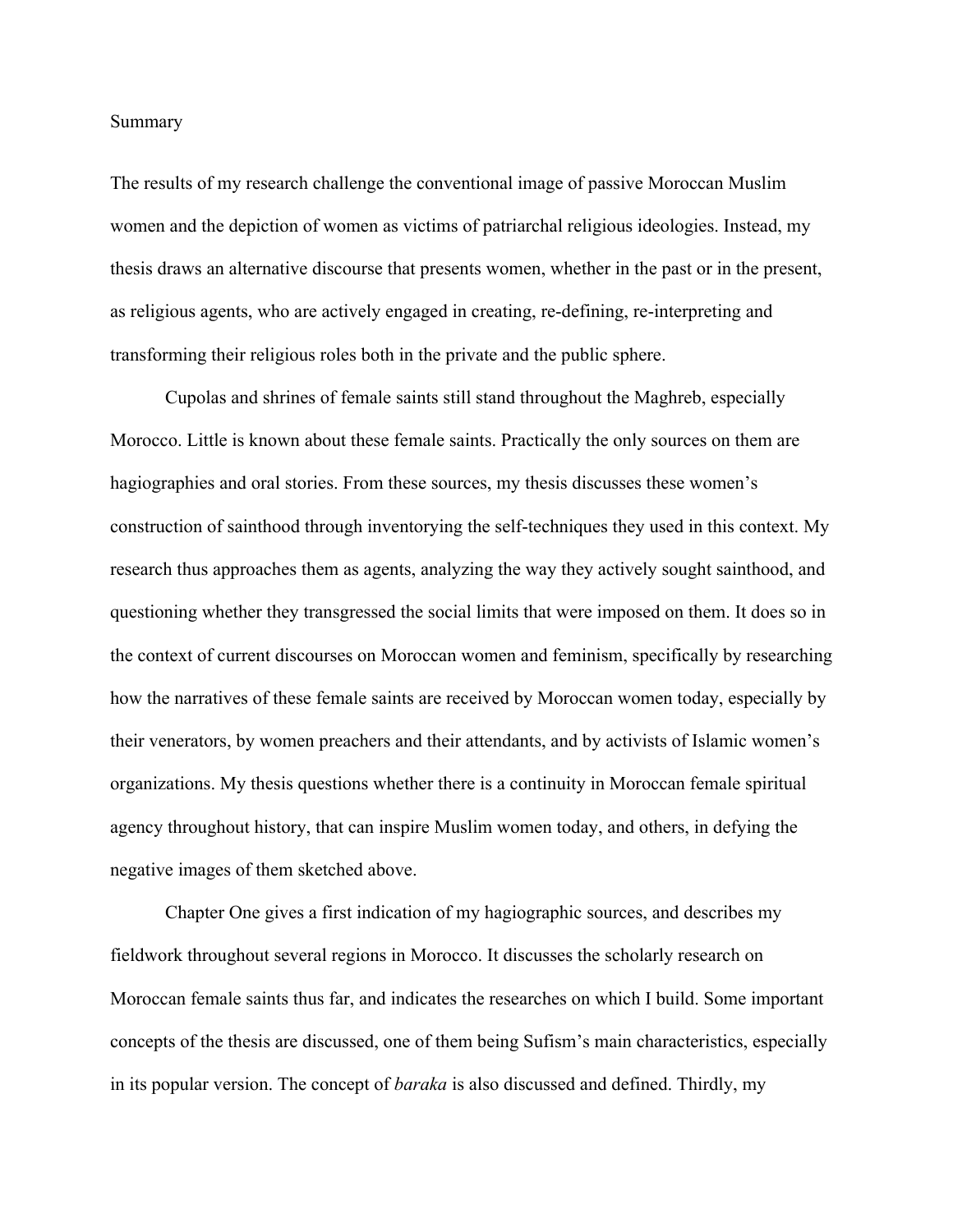understanding of rituals in this thesis comes to the fore, namely as performative acts. Following this, I discuss a few theoretical approaches that relate to the concepts of embodiment, agency, empowerment and patriarchy. Embodiment refers to the fact that the body is modified by social categories and thus lives – embodies – its social and spiritual environment.

Theoretical debates about agency, such as they currently take place among anthropologists, often refer to the works of Judith Butler, Michel Foucault and Saba Mahmood. Like Mahmood's study (2005), this thesis builds on the final Foucault's ethics and the conceptual tools it presents, such as 'ethical self-formation' and 'ethical self- techniques,' both of which refer to embodied ethical ways of life. But unlike Mahmood's work, this thesis also employs Foucault's ethical concept of 'freedom practices,' which Mahmood totally obliterated. Freedom practices are ethical self-practices that involve ethical self-formation, and which create new ethical ways of life in opposition to existing forms of domination. The concept of empowerment is defined as the expansion of people's ability to achieve certain ends, and the concept of patriarchy is taken up as a conceptual tool to analyze concrete historical social patterns of domination of women. Finally, the chapter introduces the concepts 'equality effects,' and 'egalitarian effects' such as developed in the work of the Dutch historian Siep Stuurman. Discourses and texts – and we add: ways of life and life stories – can express notions and thoughts of equality and egalitarianism, without any explicit reference to these terms.

In Chapter Two, the tradition of Sufism is discussed more in depth, especially in relation to gender. It explores the basic principles of Sufism as formulated by Al Ghazali, which form the basis of orthodox as well as of popular Sufism, with the latter being additionally characterized by the practice of saint veneration. The *ribāt* is discussed as the space where this veneration of saints takes place. Sufism's relation to gender is discussed primarily in relation to the works of some Sufi scholars of the past, which make it explicit that women are included in Sufism, in as far as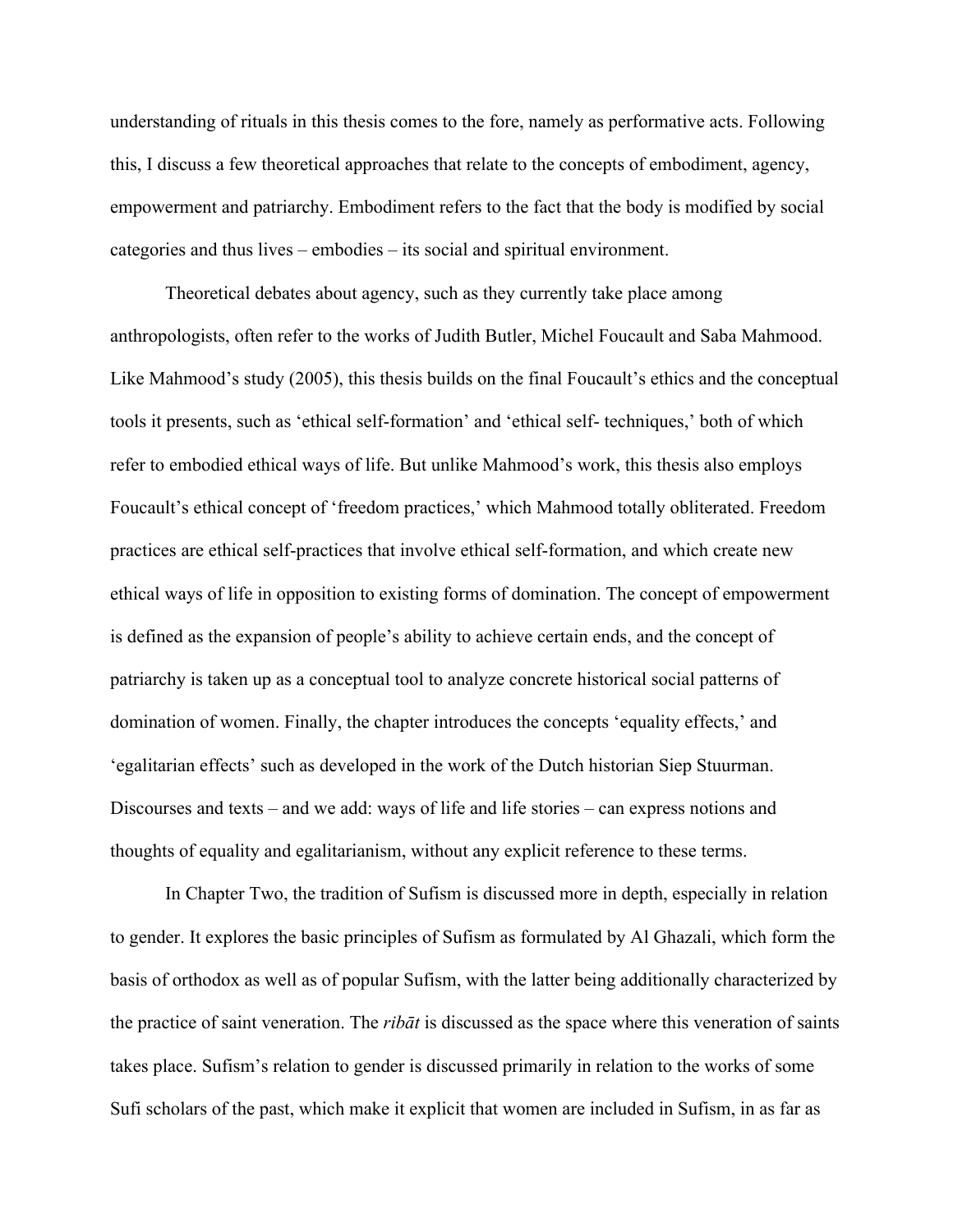they can reach the highest ranks of spirituality and sainthood just like men do. Sufism's relation to gender is further discussed by approaching Sufism as a strand of Islamic mysticism that finds its basis in the Qur'an. Several contemporary Muslim authors argue that the spiritual side of Islam, such as can be found in the Qur'an, is egalitarian in character. These works thus argue for intrinsic gender equality at the heart of Islam, much like the Sufi scholars who came long before them. Against this background I finally discuss some examples of female Sufi mystics, such as Rabī'a al- `Adawiyya, and Fāṭima of Cordova, who, from the narratives, come forward as living their lives on equal footing with their male counterparts.

Chapter Three focuses on Sufism and hagiography in the Moroccan context. Here, I briefly discuss Moroccan geography and history in the context of its Islamization, in which proliferation of Sufism has been crucial. Moroccan Sufism is then discussed, as different from the Middle Eastern versions, in that it focuses more on social reality, dealing with people's social matters and crises. The Moroccan Sufi saint is engaged in society: saints in Morocco played spiritual, religious, social and political roles. The approaches of Moroccan Sufism from some important anthropological studies are discussed in several respects. Contrary to these studies it is argued that there is some continuity instead of a sharp distinction between Moroccan orthodox and popular Sufism, given that in many instances the latter also involves an acceptance of the foundational texts, beliefs and practices of orthodox Islam. To underscore some similarities and overlapping points between popular and orthodox Sufism in the Moroccan context, I discuss sharifism and maraboutism, as well as sainthood and *baraka*.

Moroccan hagiography is then discussed as being basically similar to Islamic hagiography, though with an additional emphasis, by way of lengthy narratives, on the saints' miracles, personality and piety. Many types of saints come to the fore in Moroccan hagiography, as is clear from their inclusion of women saints. The authentic character of these hagiographies is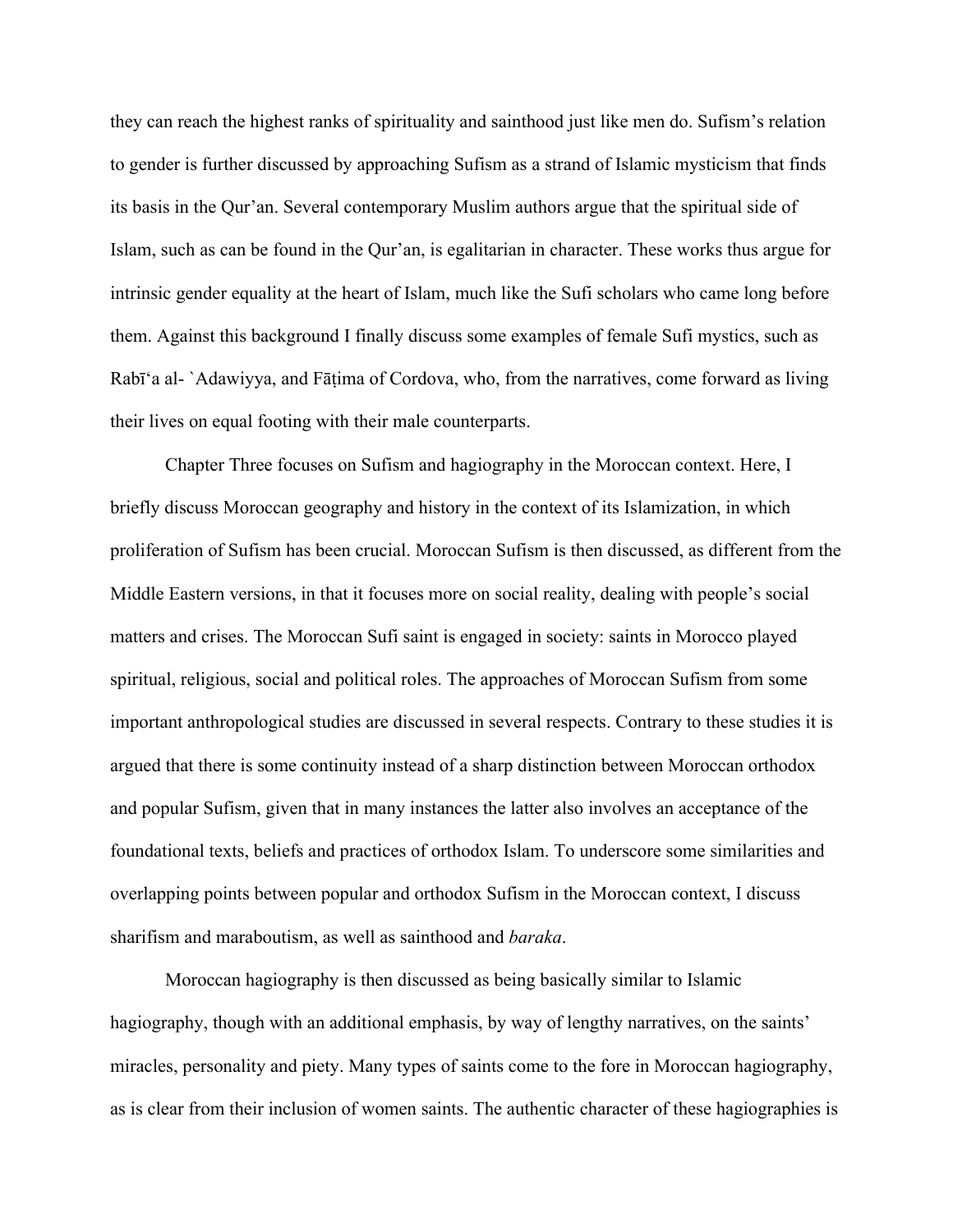a topic of debate among scholars. We follow Cornell (1998), Kugle (2007) and others who argue that the hagiographers remained true to the saints' cultural space and time, and reveal how people understood sainthood. The chapter ends with a brief survey of the Moroccan hagiographies that were consulted for the inventorying of Moroccan female saints in history, such as presented at length in the Appendix.

Chapter Four focuses on Moroccan female sainthood. It analyzes the stories of female and male saints belonging to Morocco. Life stories found both in the archives and oral literature show that these saints employed self-techniques that empowered them to become saints. Some of the main self-techniques used by male and female Sufi are the practicing of piety, acquiring learnedness, the performing of miracles, practicing *jadhb* (Divine attraction), the taking up of social and political roles, or the practicing of 'ordinary sainthood' in the context of the family. The practicing of piety itself also contains a set of self-techniques such as searching initiation, practicing domestic piety, creating a sacred body, crying and the refusal of marriage.

The stories studied show that the self-techniques that men and women employed for their ethical self-formation, namely to achieve sainthood, are mostly similar. Some minor exceptions are that some more female saints than males practiced indoor piety, and that female saints are more lovingly towards their disciples. However, through their overall description of similar selftechniques of male and female saints, the narratives convey equality and egalitarian effects. From the narratives, Moroccan history includes women who achieved orthodox religious education and reached high decision-making positions, similar to men. In the context of the patriarchal patterns the women saints lived in, their self-practices – i.e., their ethical self-formation through applying certain ethical self- techniques – come forward as ethical freedom practices: they created new ethical ways of life for women that were in opposition to forms of domination.

Their transgression of patriarchal patterns is furthermore illustrated by a discussion of the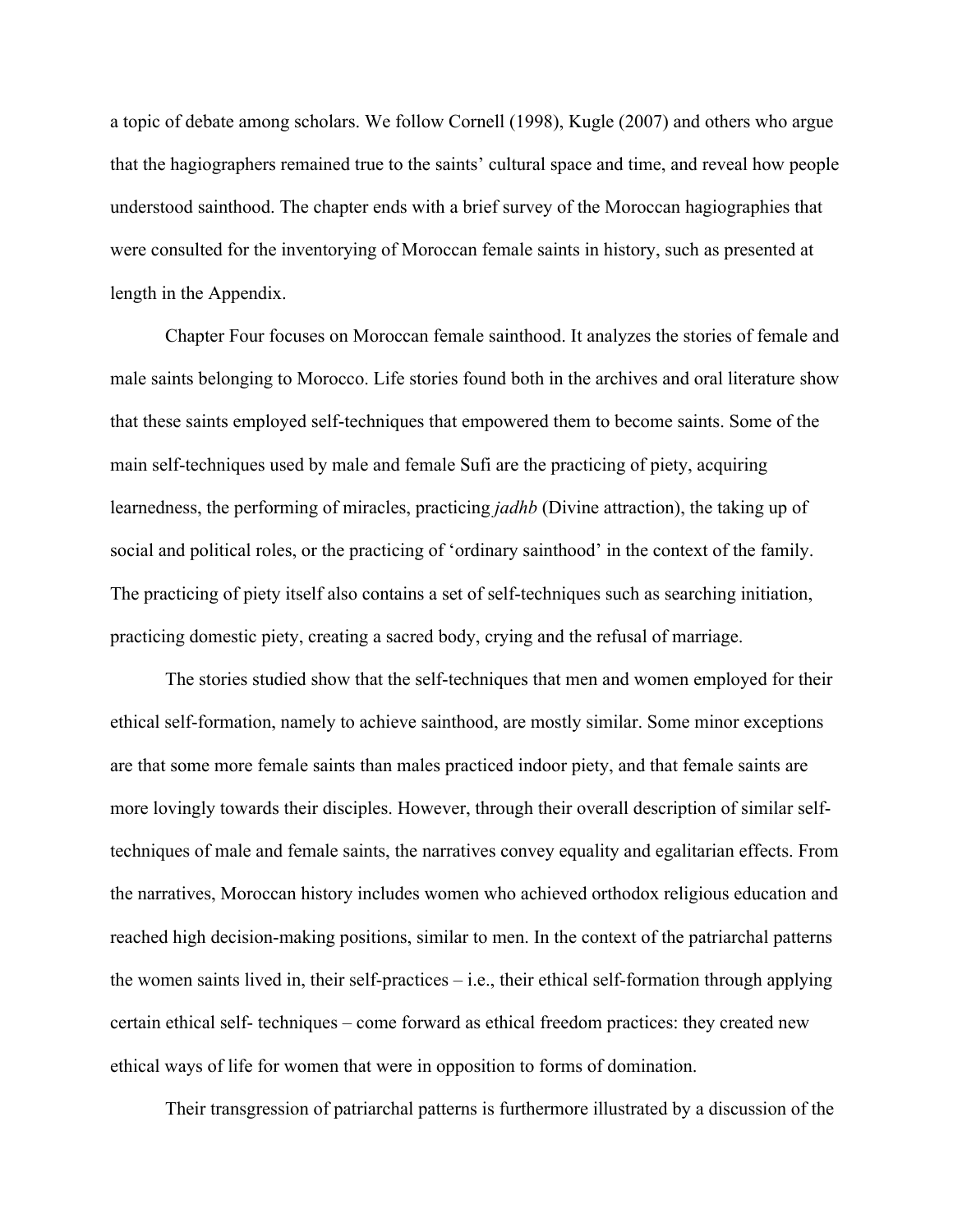lives of three notable women saints: Lalla `Azīza al-Saksāwiyya, Lalla `Āyisha al-Idrīsiya and Fātima Muhdūz, each exemplary for a certain group of female saints. These women cultivated personalities in a way that gained them power and authority. They impacted their communities with their personalities and marked history with their legacy.

Chapter Five discusses the way historical women saints are received by Moroccan women today, such as the venerators of women saints, women attending mosque lessons and *murshidāt* (women preachers). In mosques women live a direct relationship with God. But in shrines, women live an indirect relation to God through the saint. In the shrines, women perform different rituals to express their piety and their strong veneration to their women saints, such as trance rituals, *dhikr*-rituals, sacrifice rituals, marriage and fertility rituals. Within the shrines, venerators are free to choose the kind of ritual and the ways to express their love and respect to their women saints. There are also functionaries of the shrines, including *muqaddamāt*, women healers and *faqīrāt*, who play important active roles, displaying leadership in leading rituals and in their overall religious agency.

Women venerators visit women saints' shrines not only for *baraka*, so as to find solutions for the hardships of their modern lives, but also as a self-technique to develop their spirituality and construct a pious personality. Both northern and southern Moroccan women find in their women saints a source of empowerment, defining them as their role models and moral exemplars. Venerators sometimes search for orthodox religious knowledge by attending mosque lessons headed by *murshidāt* and *waʻiḍāt*, so as to become active religious agents. Both the *murshidāt* and women attendants integrate women saints in their discourses as empowering role models for women, to change themselves into religious agents.

*Murshidāt*'s religious knowledge empowers them to engage in activism and to question women's status in contemporary society. They refer to the rights that Islam gave to women, and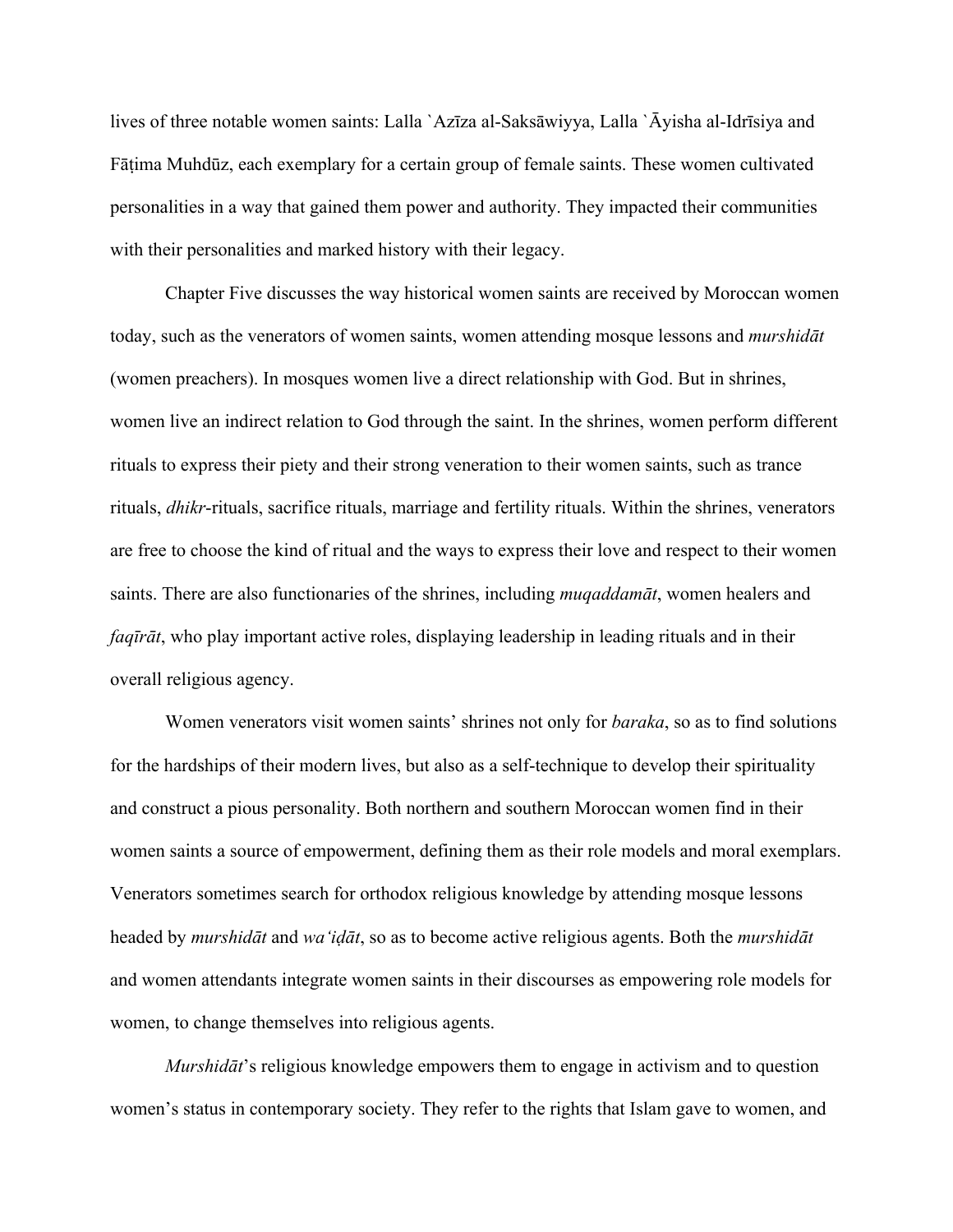they question cases where these rights are violated, such as oppressive marriages and other dominant conventional norms. The conclusions of Mahmood (2005) on the Egyptian mosque women's movement do not apply to the Moroccan context. Moroccan women venerators, *murshidāt* and their women attendants in the mosque, by using various self-techniques, in which women saints of the past do play a certain role, create religious personalities, in ways that involve a transgression of patriarchal patterns, thus making their self-practices count as ethical freedom practices.

Chapter Six of the thesis deals with the way activists in current Moroccan women's organizations receive women saints in their discourses. The chapter starts with a brief historical review of the Moroccan feminist movement. It then focuses on the attitude of Islamist women activists towards historically exemplary women and their legacy. Both Islamic and secular Moroccan women's organizations consider women saints as role models whose self-formation challenged their patriarchal communities. The Islamist associations, al-'Adl wa al-Iḥsān, al- 'Adāla wa al-Tanmiya and Muntadā al-Zahrā', have similar strategies, objectives and activities. In contrast to some researchers' writings that describe Islamist women activists as being conservative and traditional towards women's issues – my interviews show that these activists, like their secular counterparts, seek political, social and economic empowerment of women and equality with men.

Their discourse on men and women's equity, instead of equality, involves the private sphere only, and even there they are also after egalitarianism. They base their struggle for women's empowerment and rights on the primary sources of Islam, the Qur'an and Sunna, and on their own interpretation of these sources. They strongly believe that the Maliki jurisprudence definition of women's status is a patriarchal interpretation of Islam and the primary cause of Moroccan women's oppression and discrimination. Islamist women's associations also refer in